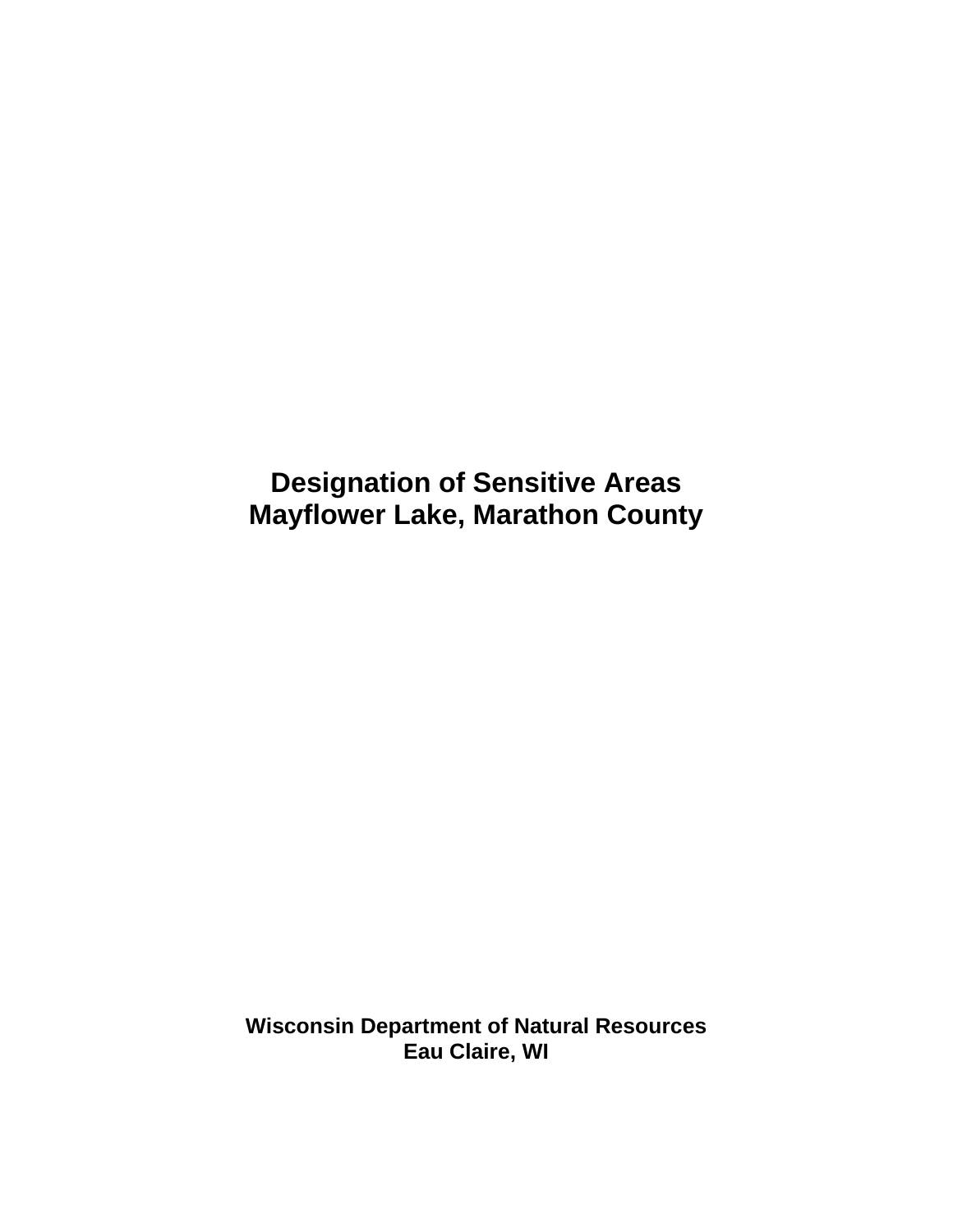# **Sensitive Area Designation Mayflower Lake, Marathon County**

# **I. INTRODUCTION**

Designation of sensitive areas within lakes provide a holistic approach to the protection of those sites within a lake that are most important for preserving the very character and qualities of the lake that initially attracted developments on the lake. These sites are those sensitive and fragile areas that support the wildlife and fish habitat, provide the mechanisms that protect the water quality in the lake, harbor quality plant communities and preserve the places of serenity and aesthetic beauty for the enjoyment of lake residents and visitors. The sensitive area designation will provide a framework for management decisions that impact the ecosystem of the lake.

A Sensitive Area Study was conducted October 13, 2003 on Mayflower Lake, Marathon County. The study team included: Robert Hujik, DNR Fish Supervisor Deborah Konkel, DNR, Aquatic Plant Specialist Buzz Sorge, DNR Lakes Manager Rick Weide, DNR Wildlife Biologist Keith Patrick, DNR Water Regulation and Zoning Specialist Mark Hazuga, DNR Water Resource Specialist

Mayflower Lake is a 98-acre lake with a maximum depth of 16 feet and an average depth of 7 feet.

# **II. THE SENSITIVE AREAS**

The reasons for selection of each sensitive area varied among the sites; all sites were selected because of their importance for fish habitat (Figure).

All of the sensitive areas that were selected have the potential to be used for educational purposes.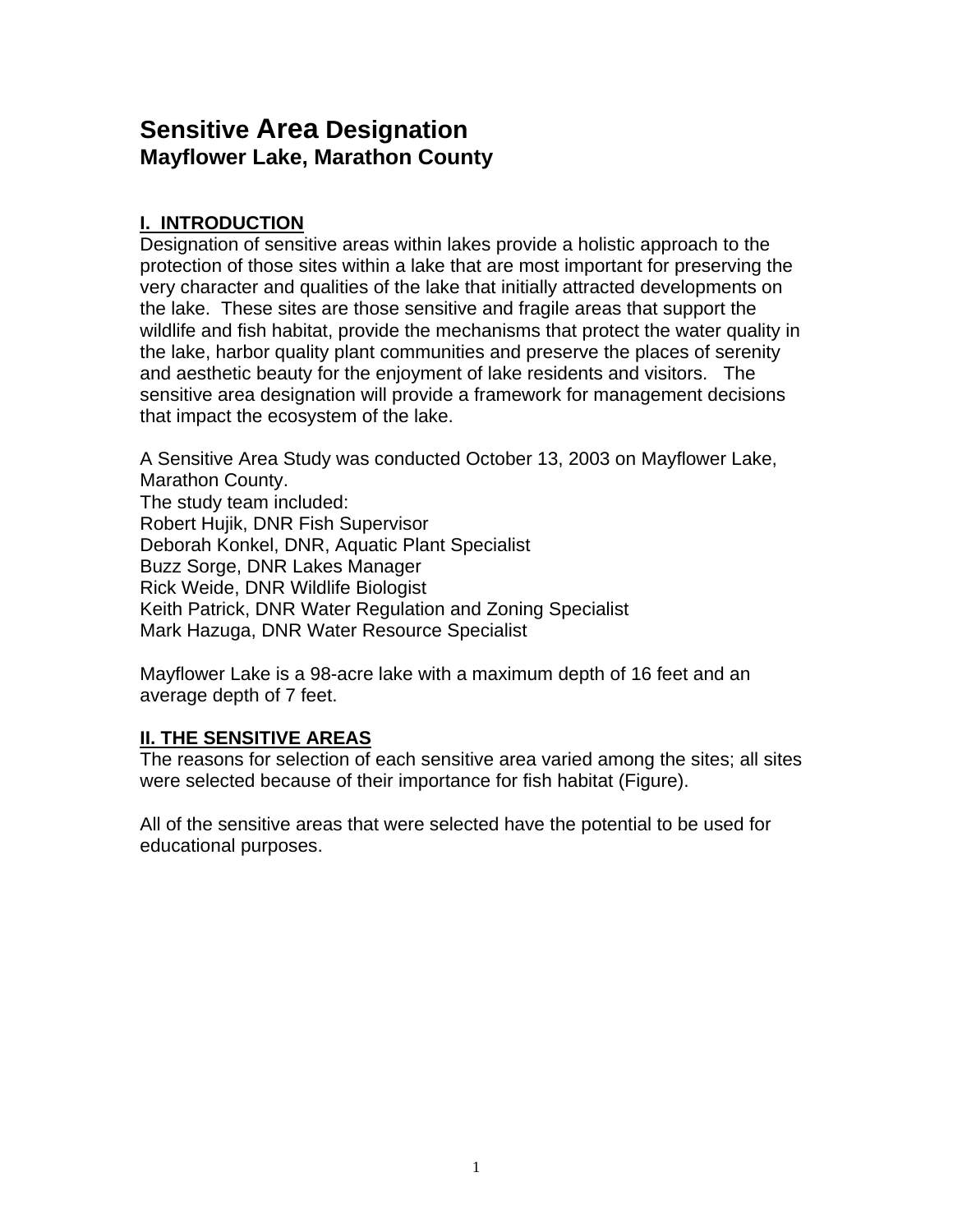## **Sensitive Area ML1 – Mayflower Bog**

This sensitive area includes the entire, shallow upper end of the lake, approximately 15 acres, averaging 2 feet in depth and supports important nearshore terrestrial habitat, shoreline habitat and shallow water habitat (Figure). This habitat is found in the deep-water marsh, the shallow-water marsh and the tamarack/cedar bog. The sediment is sand, silt, and gravel. Fallen woody material is present in the shallow zone for habitat.

Reasons for site selection:

- 1) its importance for maintaining water quality;
- 2) its distinctly unique site of outstanding natural scenic beauty
- 3) the diverse aquatic plant community
- 4) the unique terrestrial vegetation community
- 5) its value for wildlife habitat
- 6) its value for fish habitat.
- 7) The site provides a visual and audible barrier from structures, roads and boat traffic.

The site is currently in compliance with shoreline zoning and does not require any erosion control or nutrient run-off control at this time.

#### The Plant Community:

Tamarack and white cedar colonize the shoreline.

Soft-stem bulrush, northern lake sedge, spike rush, arrowheads and cattails emerge from the shallow water.

White water lily floats on the surface.

Coontail, common waterweed, bushy pondweed, great bladderwort, northern watermilfoil, small pondweed, floating-leaf pondweed, variable-leaf pondweed, white-stem pondweed, flat-stem pondweed and sago pondweed colonize the underwater habitat up to a depth of 5 feet.

Muskgrass and filamentous algae are present.

#### Water Quality

Maintaining the integrity of this sensitive area is important for protecting the water quality of Mayflower Lake.

- 1) The submerged and floating-leaf vegetation in this area ties up nutrients in their tissues that would otherwise be available for algae growth.
- 2) The wetlands are filtering water that enters the lake and preventing shoreline erosion.
- 3) The submergent vegetation is protecting the lake bottom from resuspension of the sediments by boat traffic and wind action, thus maintaining clarity.
- 4) The wetland is a seepage inlet, providing water for Mayflower Lake
- 5) The variety of plant species provides more micro-habitats that increase diversity.
- 6) The healthy plant community occupying the site will make it more difficult for exotic species to invade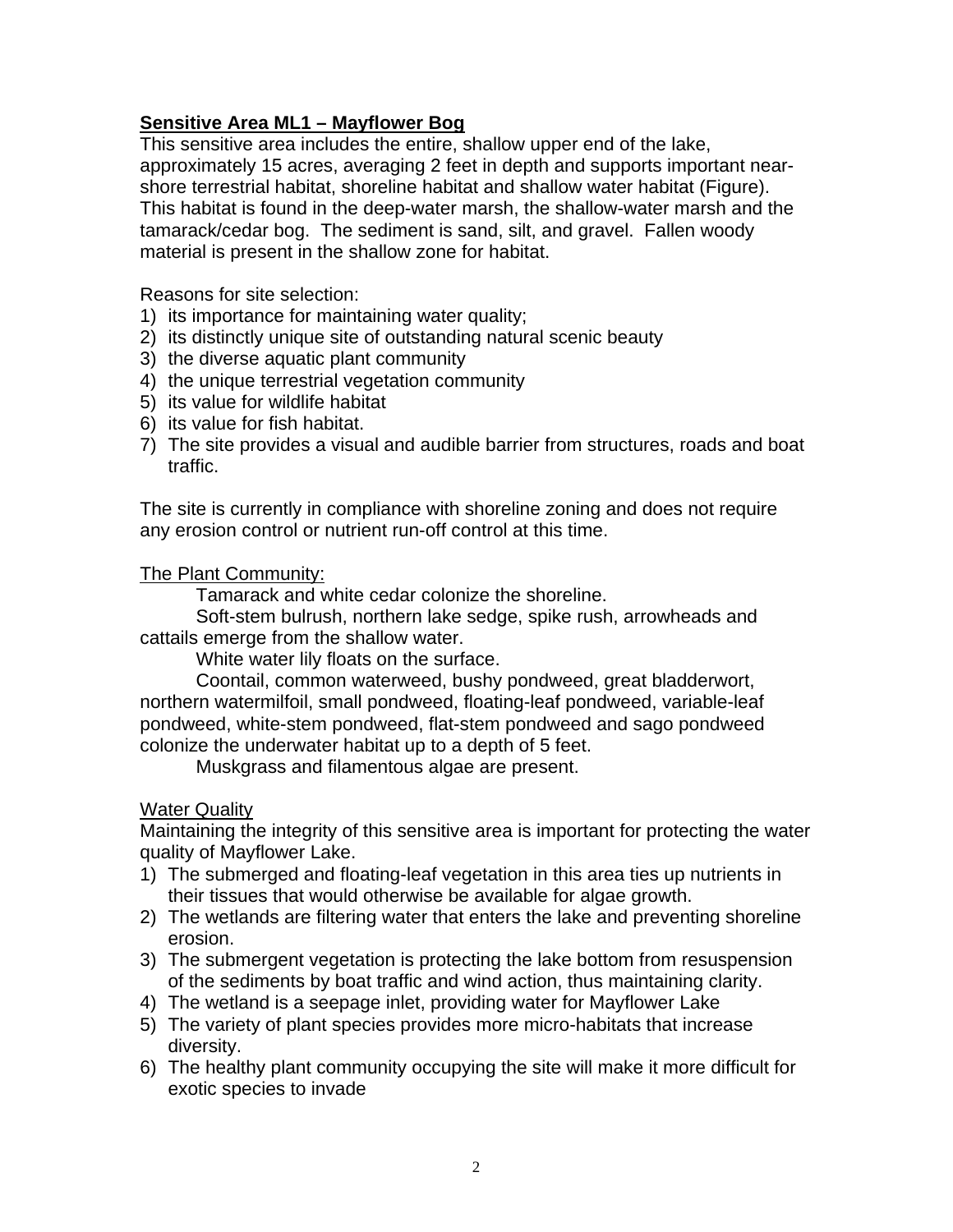## Fish Habitat

The mosaic of emergent, submergent and floating-leaf vegetation provides a diversity of habitat and feeding opportunities for the fish community.

### This area provides

- 1) The outer edge of the plant beds provide cover and feeding areas for walleye and spring spawning sites, spring to summer nursery sites , cover and feeding sites for yellow perch
- 2) spring through fall nursery areas, feeding sites and cover for large-mouth bass, bluegill, pumpkinseed
- 3) Spring through fall spawning sites, feeding areas and cover for crappie
- 4) Spring nursery area, feeding areas and cover for white suckers.

## Wildlife Habitat

The wooded bog provides great wildlife cover. The bog along with the emergent vegetation and scattered snag and perch trees provide important habitat resources for wildlife

- 1) winter shelter and feeding area for upland wildlife such as deer
- 2) shelter and cover, nesting areas and feeding areas for furbearers such as muskrat and mink
- 3) migrating habitat for waterfowl
- 4) feeding area for herons, bitterns and rails
- 5) potential cover, nesting and feeding areas for eagles and osprey
- 6) feeding area for loons
- 7) cover, nesting areas (mallards and wood ducks) for ducks and geese
- 8) the wooded edge, cattails and sedges provide shelter, cover, nesting and feeding sites for songbirds
- 9) habitat for turtles, snakes, salamanders, toads and frogs, such as bullfrogs, spring peepers, wood frogs, green frogs

## **Recommendations**

- 1) Maintain the aquatic vegetation in an undisturbed condition for wildlife habitat, fish cover and as a nutrient buffer for water quality protection.
- 2) Protect the emergent vegetation as habitat an erosion buffer.
- 3) Maintain shoreline vegetation, especially cavity and snag trees for wildlife habitat and wildlife corridors.
- 4) Prohibit logging in the shoreline cedars.
- 5) Recommend slow-no-wake zone in the cove.
- 6) No alteration of the littoral zone except for improvement of spawning habitat
- 7) Minimize removal of any shoreline or aquatic vegetation.
- **8)** Leave site undeveloped and do not permit any rip-rap, bank grading, retaining wall, dredging, pier placement, boat ramp placement, recreational floating devices, pea gravel beds or sand blankets.
- 9) Prohibit drain or filling of wetland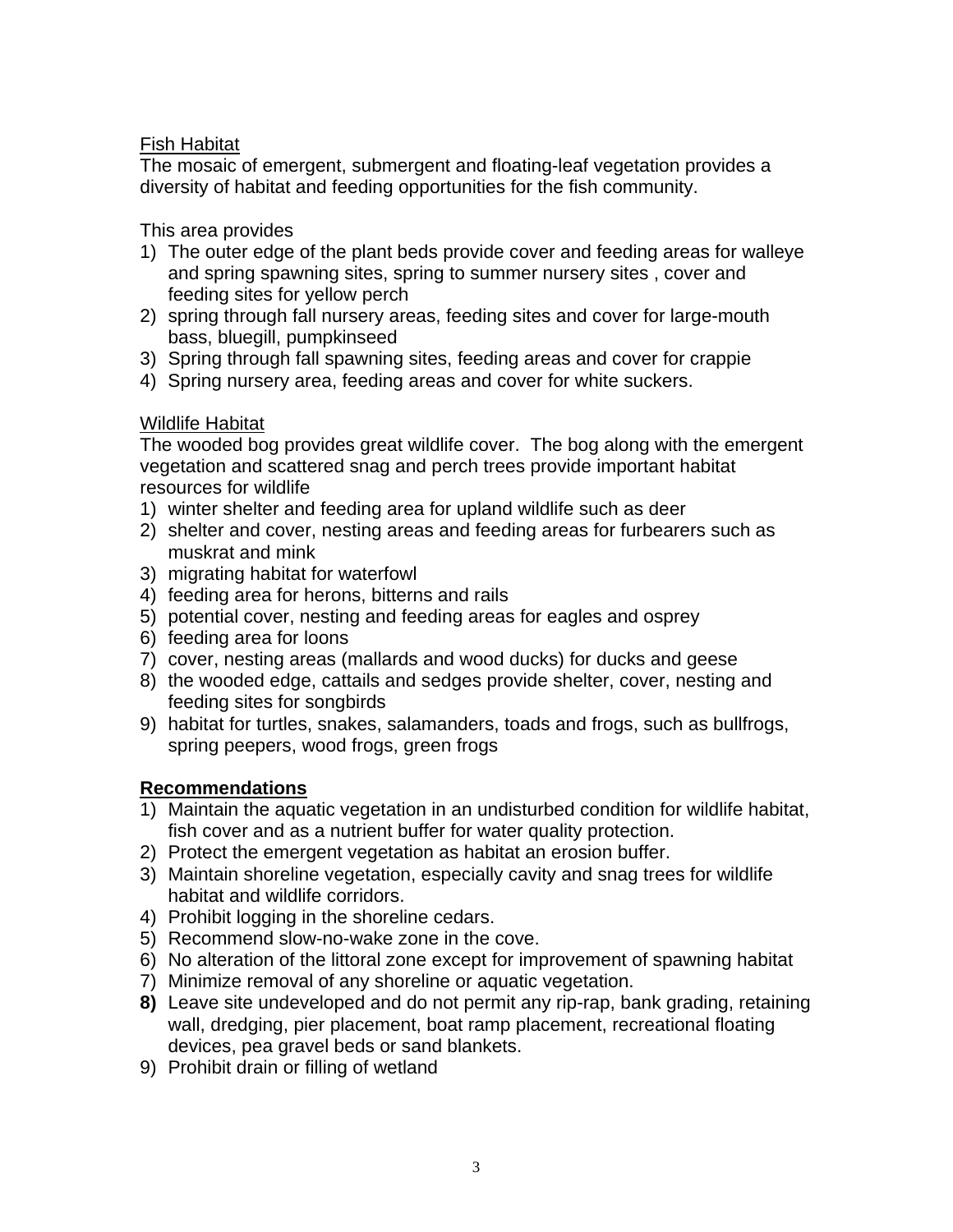#### **Sensitive Area ML2 – North Shore**

This sensitive area extends for 1500 feet along the lakeshore on the north shore, just east of the bog, averaging 5 feet in depth (Figure). The shoreline is wooded with about 10% of the shore developed. The deep-water marsh at this site provides shallow water habitat. The sediment is comprised of sand and silt. Large woody debris is present in the littoral zone for habitat.

Additional reasons for site selection:

- 1) natural scenic beauty
- 2) the diverse aquatic plant community
- 3) the terrestrial vegetation community
- 4) its value for wildlife habitat
- 5) its value for fish habitat.
- 6) The area provides visual and sound buffers.

#### The Plant Community:

Trees colonize the shoreline.

Soft-stem bulrush and arrowheads emerge from the shallow water. White water lilies float on the surface.

Coontail, common waterweed, bushy pondweed, northern watermilfoil, white-stem pondweed, flat-stem pondweed, small pondweed, clasping-leaf pondweed and floating-leaf pondweed colonize the underwater habitat up to a depth of 11 feet.

Filamentous algae and muskgrass present.

#### Water Quality

Maintaining the integrity of this sensitive area is important for protecting the water quality of Mayflower Lake.

- 1) The shoreline and submergent vegetation protect the shoreline from erosion.
- 2) The submergent vegetation is protecting the lake bottom from resuspension of the sediments by boat traffic and wind action, thus maintaining clarity.
- 3) The variety of plant species provides more micro-habitats that increase diversity.
- 4) The healthy plant community occupying the site will make it more difficult for exotic species to invade
- 5) This site is a seepage inlet of groundwater to the lake